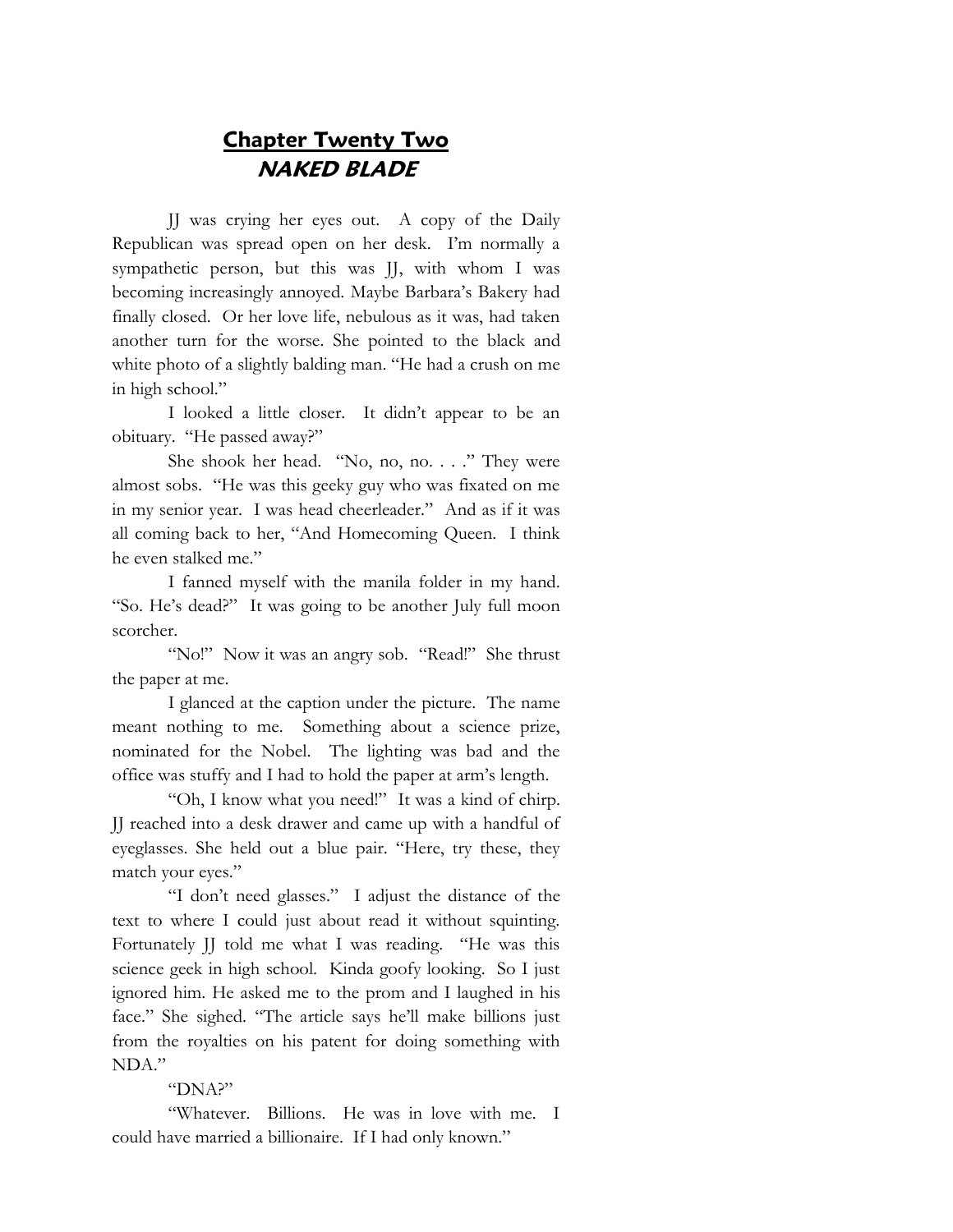"You can't be serious."

She wrinkled her forehead and stared at me with her red-rimmed eyes. "You have no idea what it feels like to lose an opportunity like this. You were an international party girl. You went through men like a chain smoker goes through a pack of cigarettes. You can have any man in the world!"

I'd heard this rant before. I could have answered her, told her that the power of beauty is a double-edged sword as she herself should have realized. Beauty entitles you to nothing but itself. And along with beauty come expectations. Cruelty is one of them. JJ had been acting in a manner consistent with the status her teenage beauty had bestowed upon her.

"JJ, let's get something straight. If you had married this guy, he'd be trading you in for a trophy wife by now. That's what rich men do. They upgrade to a woman whose youth and beauty is equal to the power of their money."

Like a bullfighter waving a red cape, I had distracted her from her self-pity and she focused her frustration on me. "What's that in the file folder, the latest episode on the dog murders by Lee Malone, Girl Detective?"

I looked down my nose at her. "JJ, it's been nearly nine months since I started writing that piece. Its moment has passed, wouldn't you say?" I could have added "thanks to you." Her averted eyes and the set of her chin told me she was secretly gloating. "As for that other matter, you know as well as I do that the Kelly's Resort murder and The Franklin Family Resort killing are linked somehow, but I'm going to let the Sheriff's Office puzzle that out. If you ask me, they're taking their sweet time about it. I guess the wheels of justice turn slowly. Fashwalla's out on bail, and the way the defense and the prosecution are lobbing motions back and forth, they might as well be playing ping pong."

I handed her the folder, "This is the publicity article for the Montague Winery Charity Fashion Show you asked me to write. And you wanted me to help you with something else?"

JJ sat up erect in her swivel chair. "Oh yes! The Fashion Show!"

"I told you, JJ, the puff piece is the extent of my involvement. I don't do fashion shows any more. I hardly do fashions." That was a lie.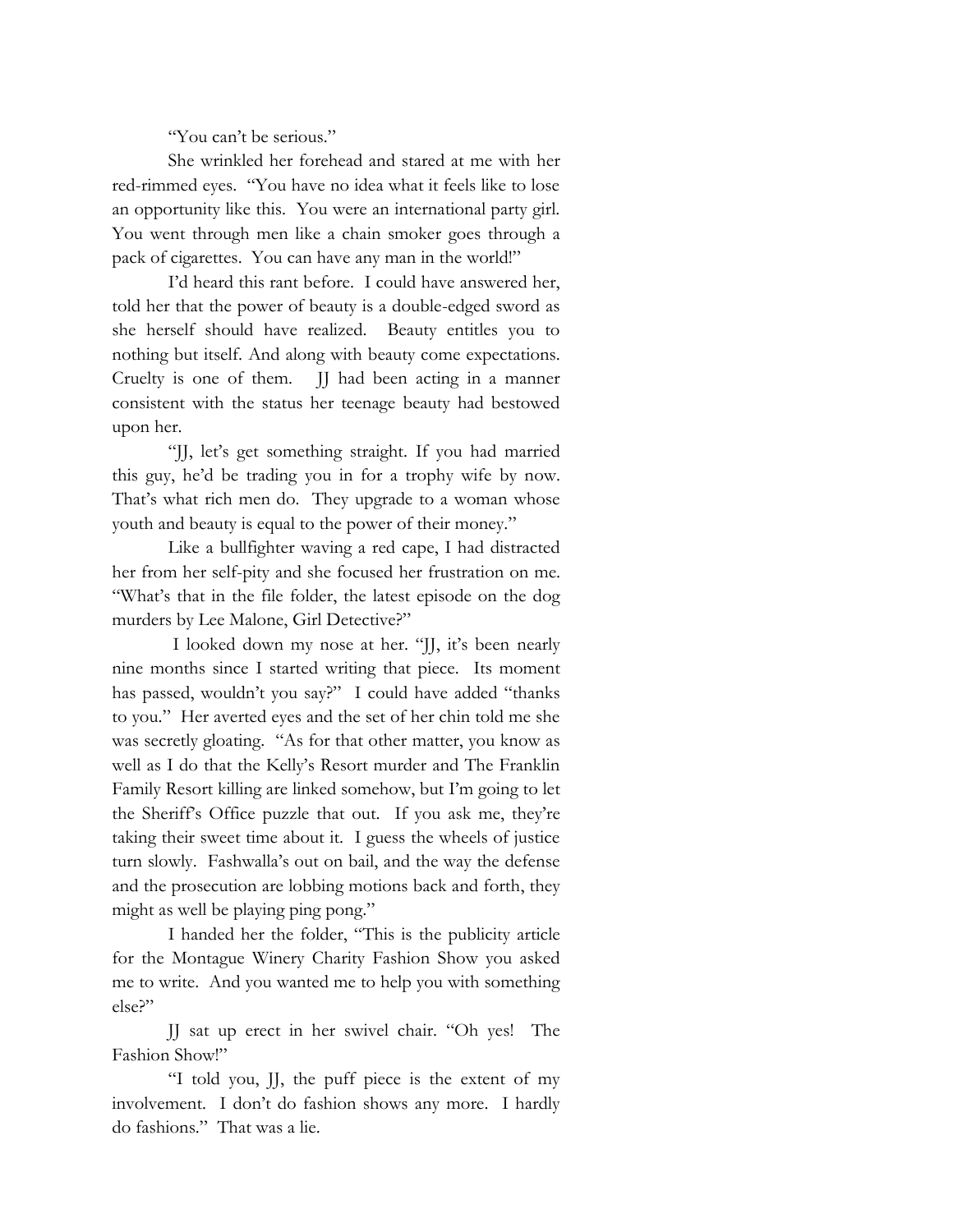"No, that's not it. Tommy asked me to model a few outfits for the show and I was wondering if you would give me some pointers. I modeled a little when I was in college."

I had seen those pictures. She had appeared in a men's magazine co-ed dorm feature of mostly well-developed young women in skimpy underwear. "Ever model on a runway?" I was hoping I wouldn't have to start from scratch.

"No," she shook her head mournfully and held up a shopping bag, "but I have my shoes." She pulled out a pair of black Italian stilettos whose high heels were well over the legal limit.

"Wow." I was impressed. "Where did you get those?"

She fit her feet into them, tying the ankle straps with some effort. "In New York City, about five years ago, on a total whim. I saw them in the display window of some chichi shoe store on Fifth Avenue and I just had to have them. This is the first time I've had a chance to wear them."

I certainly understood the impulse. I had a closet of footwear that testified to that urge. I watched JJ stand and almost tip over. She steadied herself with her hand on the edge of the desk. "Well, this might take some practice." And took a few wobbly steps. Gaining her balance, she strode to the other side of the room before her right ankle crumpled and she caught herself on the bookshelf. She turned and smiled bravely.

I leaned against the desk and wondered how long this was going to take. The office was already hot enough to incubate eggs and I was intent on finding some place cool real soon. A drive to the coast was beginning to sound like the solution. "You need to relax. Shoulders back, chin up. Now put your right foot in front of your left foot." She moved her left foot and then corrected herself. "And left in front of right. And repeat, right, left. That's good. Now step with determination. You walk the earth like the great and awesome beauty that you are."

JJ giggled. "This is fun." She was standing in front of me.

"Pivot on left heel slowly, keeping your head turned toward me, looking over your shoulder as you do." I steadied her with the flat of my hand. "Now show me your sassy I'mleaving-now strut."

She looked at me, questioning. "What kind of strut?"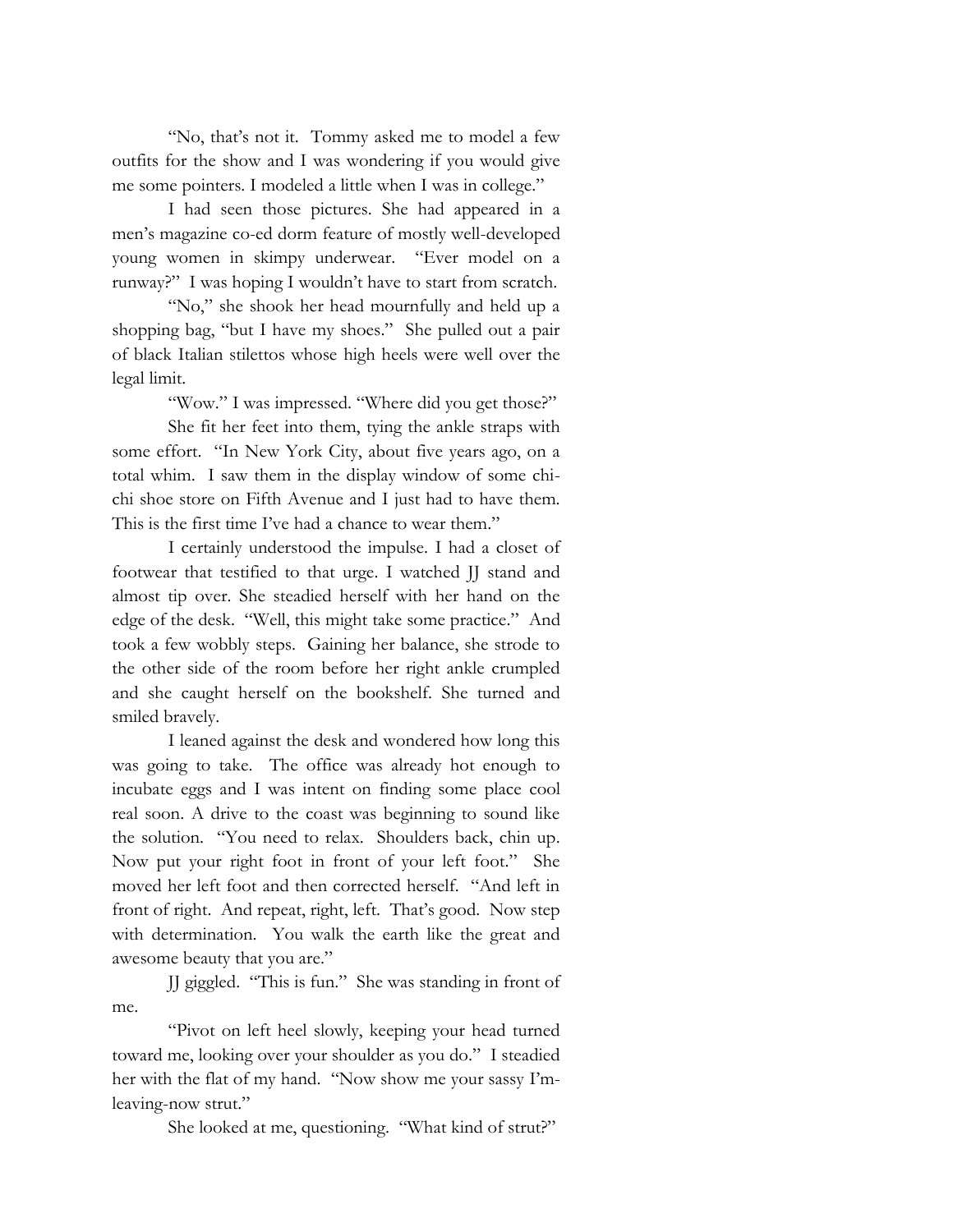"The catwalk sway, the runway sashay. You're showing off your butt, a woman's most seductive asset after her breasts. Why do you think women wear high heels? Not because we like to torture our feet! Because it elevates and accentuates! So do the fanny flaunt!"

She regarded me again, puzzled.

"Think of it this way," I said. "You have a cat, right?"

"Yes, my blonde Persian, Waltzing Matilda, I call her her Matty because. . . ."

I cut her off before she launched into another one of her cat stories. "Visualize how your cat struts away from you, tail up, poised like a question mark, putting one paw in front of the other. Walk like that."

A light went on behind her eyes. "Oh," she cocked her head to the right, "I know exactly what you mean." She advanced across the room, confident.

"Hand on hip, break the other wrist, turn," I instructed.

"I think I'm beginning to get the hang of this." She smiled broadly. "Shouldn't I have a book on my head or something?"

I laughed. "No one uses a book anymore."

"Really? What do they use?"

"They use a pencil."

"A pencil?" She stepped behind her desk to retrieve a pencil from the drawer. One of the floorboards creaked.

I glanced at the phone and thought back to a rainy day months ago. I had been in Blackie's repair shop below and heard everything that was said in the Grapevine office. "Remind me to call the DA," I said in a louder than normal voice.

The pencil rolled off the top of JJ's head and under the chair. "Why?" She was distracted, considering whether to stoop and pick it up.

"Something just occurred to me that might be an important detail in the Kelly's Resort murder." I spoke as if I were trying to be heard over a loud background noise.

Now I had her attention. "What, what is it? Tell me!" She was puzzled by my raised voice.

"I don't have time to get into it right now. I'm going to head for the coast before I melt," I annunciated clearly.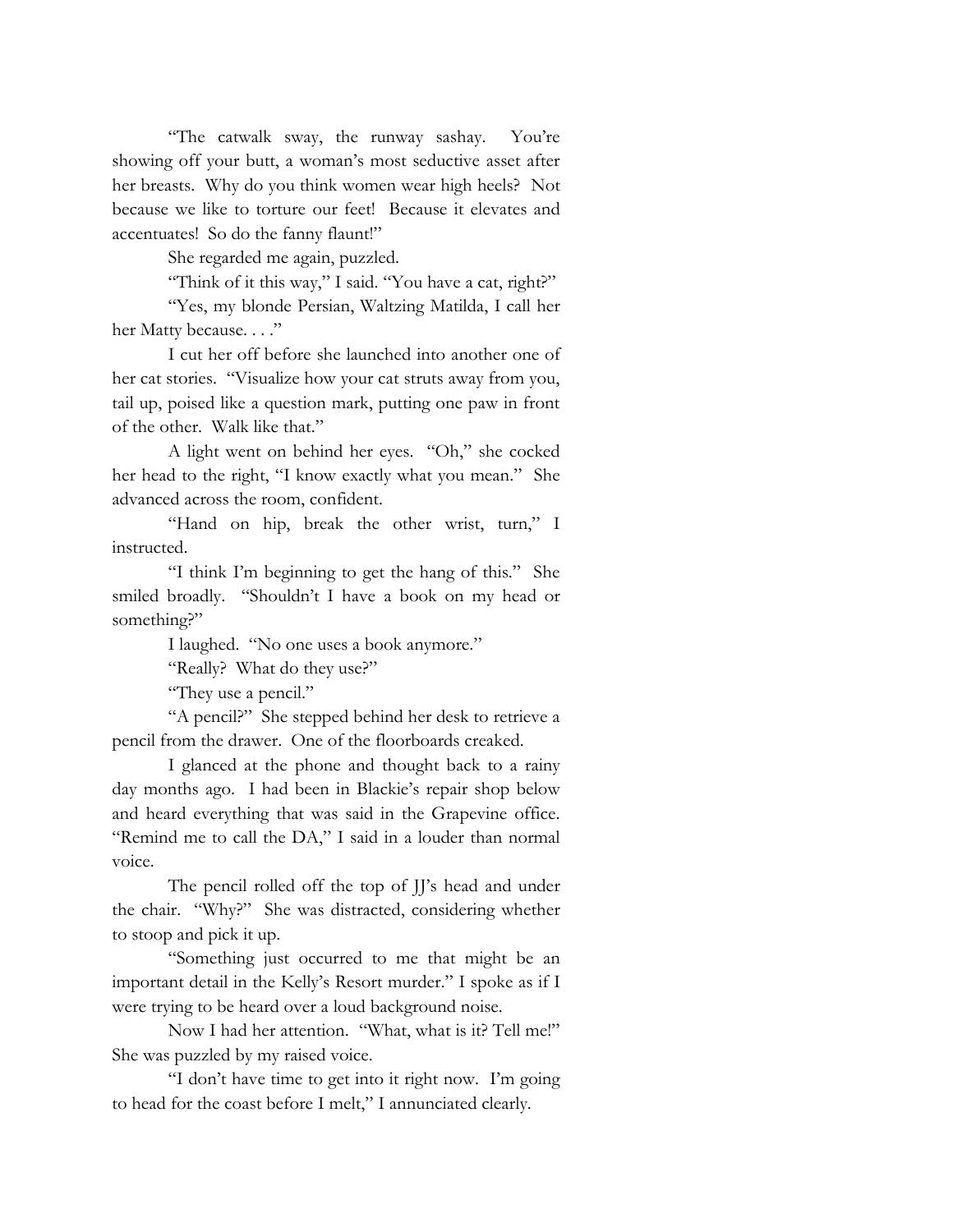She shrugged. "You might consider bringing a jacket or something to cover up. It's bound to be at least ten degrees cooler out there and the way you're dressed would probably get you arrested in any number of countries."

The light in the stairwell still hadn't been replaced and I felt for the handrail. In the dark descending to the street below, JJ's comment about covering up brought back the memory of an equally sweltering summer day in Paris many years before when for some reason I had decided not to spend the summer on the Riviera with friends. The odor rising from the famous sewers of the City Of Light was that of a litter box long overdue for a cleaning. I was in bed, a satin sheet covering only part of my naked body. Mohamed had just stepped out of the bathroom babbling about the superiority of his culture again. I'd about had it. The heat was making me cranky. "Listen, Mo," I said. He hated it when I called him Mo. "That's just a lot of goat crap. In your culture you make women wear bags to hide their bodies," I said, and he stood over the bed looking down at me fitting a cufflink in to the starched sleeve of his tuxedo shirt, and said, "Burqa," and I said "Burqa, bag, what's the difference, you oppress women by making them cover every inch of their bodies when they're in public. That's pretty medieval, don't you think?" and he gave me one of those condescending looks like I was some half naked bimbo laid out on satin sheets who didn't know anything and said, "I'm surprised, Lee, that you, of all people, underestimate the power of the unadorned female form. Uncovered, the female body is like a brandished sword, a naked symbol of the raw power over life and death. Imagine a society where these razor sharp instruments were always on display, the anxiety and tyranny they would foster. The streets would run with blood. We have learned to respect our women as we respect our scimitars. We keep them sheathed." And I had said, "Goat crap, Mo, pure, unadulterated goat crap."

I stepped out into the swelter of Main Street. I peered into the window of Blackie's shop. No light was visible from the workshop in back. I caught a glimpse of myself in a large antique mirror, a lacy see-through bolero jacket over an orange tube top that emphasized my ample bust. A pair of tan hiking short shorts I had picked up in Santorini years ago and handmade leather sandals from the Amalfi coast